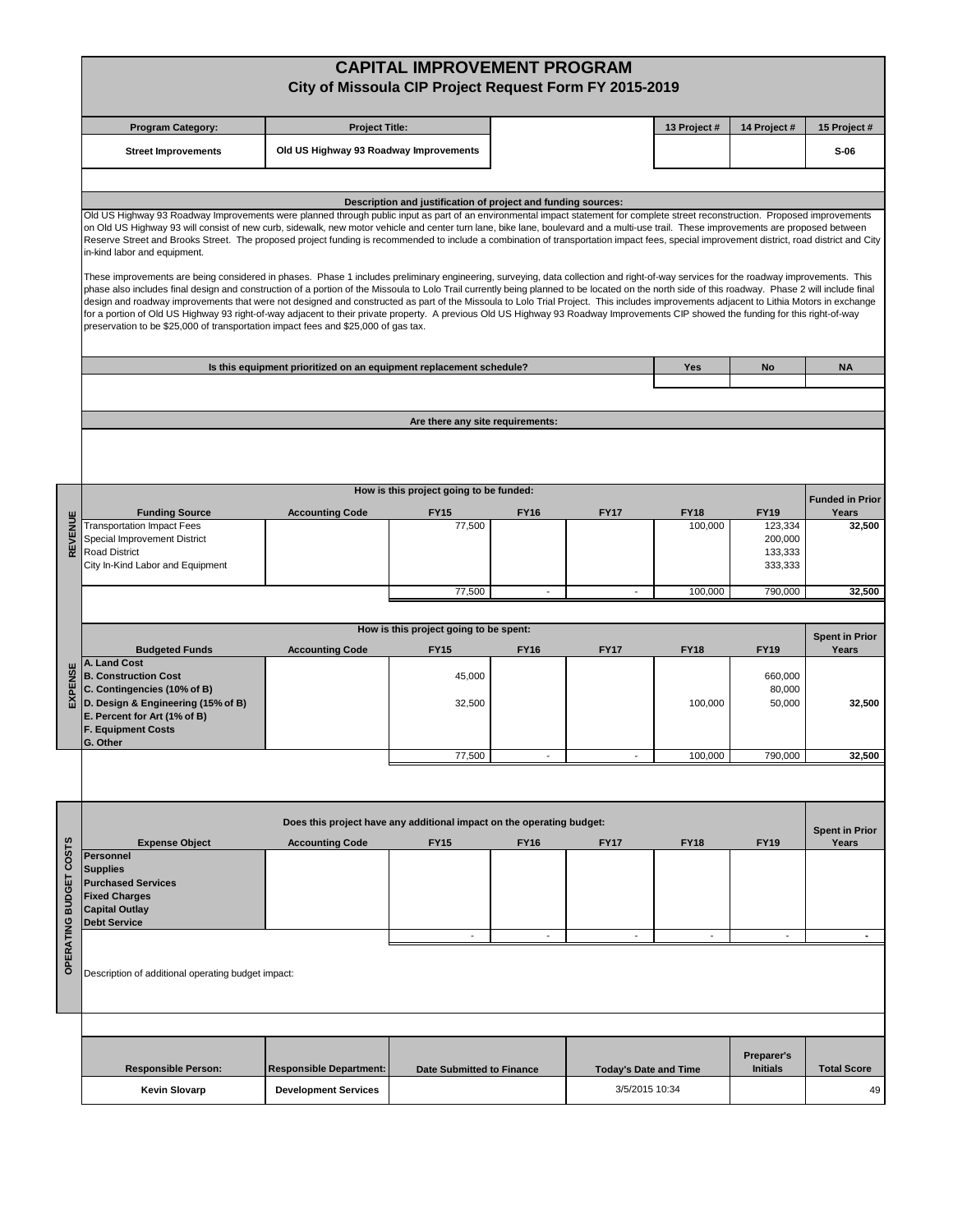|                                                                                                                                                                                                                                                                                        |                                                  |                              | <b>CAPITAL IMPROVEMENT PROGRAM</b><br><b>Project Rating</b>                                                                                                                                                                                                                           |        |                              |  |  |
|----------------------------------------------------------------------------------------------------------------------------------------------------------------------------------------------------------------------------------------------------------------------------------------|--------------------------------------------------|------------------------------|---------------------------------------------------------------------------------------------------------------------------------------------------------------------------------------------------------------------------------------------------------------------------------------|--------|------------------------------|--|--|
|                                                                                                                                                                                                                                                                                        |                                                  |                              | (See C.I.P. Instructions For Explanation of Criteria)                                                                                                                                                                                                                                 |        |                              |  |  |
| <b>Program Category:</b>                                                                                                                                                                                                                                                               | <b>Project Title:</b>                            |                              |                                                                                                                                                                                                                                                                                       |        | 10 Project #                 |  |  |
| <b>Street Improvements</b>                                                                                                                                                                                                                                                             | Old US Highway 93 Roadway<br><b>Improvements</b> |                              |                                                                                                                                                                                                                                                                                       |        | $S-06$                       |  |  |
|                                                                                                                                                                                                                                                                                        | <b>Qualitative Analysis</b>                      | <b>Yes</b>                   | No<br><b>Comments</b>                                                                                                                                                                                                                                                                 |        |                              |  |  |
| 1. Is the project necessary to meet federal,<br>state, or local legal requirements? This cri-<br>terion includes projects mandated by Court<br>Order to meet requirements of law or other<br>requirements. Of special concern is that the<br>project be accessible to the handicapped. |                                                  |                              | X                                                                                                                                                                                                                                                                                     |        |                              |  |  |
| 2. Is the project necessary to fulfill a con-<br>tractual requirement? This criterion includes<br>Federal or State grants which require local<br>participation. Indicate the Grant name and<br>number in the comment column.                                                           |                                                  |                              | X                                                                                                                                                                                                                                                                                     |        |                              |  |  |
| 3. Is this project urgently required? Will de-<br>lay result in curtailment of an essential ser-<br>vice? This statement should be checked<br>"Yes" only if an emergency is clearly indi-<br>cated; otherwise, answer "No". If "Yes",<br>be sure to give full justification.           |                                                  |                              | X                                                                                                                                                                                                                                                                                     |        |                              |  |  |
| 4. Does the project provide for and/or im-<br>prove public health and/or public safety?<br>This criterion should be answered "No" un-<br>less public health and/or safety can be<br>shown to be an urgent or critical factor.                                                          |                                                  |                              | X                                                                                                                                                                                                                                                                                     |        |                              |  |  |
| <b>Quantitative Analysis</b>                                                                                                                                                                                                                                                           |                                                  | Raw<br><b>Score</b><br>Range | <b>Comments</b>                                                                                                                                                                                                                                                                       | Weight | <b>Total</b><br><b>Score</b> |  |  |
| 5. Does the project result in maximum<br>benefit to the community from the<br>investment dollar?                                                                                                                                                                                       |                                                  | $(0-3)$<br>3                 | This project preserves right-of-way and constructs roadway improvements to future alignment of the<br>FEIS preferred alternative. It designs and constructs a portion of the Missoula to Lolo Trail within<br>5<br>the City Limits.                                                   |        |                              |  |  |
| 6. Does the project require speedy<br>implementation in order to assure its<br>maximum effectiveness?                                                                                                                                                                                  |                                                  | $(0-3)$<br>3                 | The preliminary design of the roadway and final design of the Missoula to Lolo Trial requires speedy<br>implementation to meet the requirements of the TIGER Grant received to design and construct the<br>4<br>trail. The remainder of the project can be completed at a later date. |        |                              |  |  |
| 7. Does the project conserve energy,<br>cultural or natural resources, or reduce<br>pollution?                                                                                                                                                                                         |                                                  | $(0-3)$<br>$\overline{2}$    | The project completes a trail system from Missoula to Lolo encouraging active transportation<br>thereby reducing vehicle emissions. Receiving right-of-way from Lithia Motors preserves a corridor<br>3<br>for future expansion of the roadway.                                       |        |                              |  |  |
| 8. Does the project improve or expand<br>upon essential City services where such<br>services are recognized and accepted as<br>being necessary and effective?                                                                                                                          |                                                  | $(0-2)$<br>$\mathbf{1}$      | The project designs and allows for construction of a trail that is necessary to promote active<br>transportation and provide health benefits for users. The roadway improvements allow bike lane<br>and sidewalk to further promote bicycling and walking.                            |        |                              |  |  |
| 9. Does the project specifically relate to the<br>City's strategic planning priorities or other<br>plans?                                                                                                                                                                              |                                                  | $(0-3)$<br>3                 | The project ensures future capacity of the roadway and provides a place for all modes of<br>transportation.                                                                                                                                                                           | 4      | 12                           |  |  |
|                                                                                                                                                                                                                                                                                        |                                                  | <b>Total Score</b>           |                                                                                                                                                                                                                                                                                       | 49     |                              |  |  |